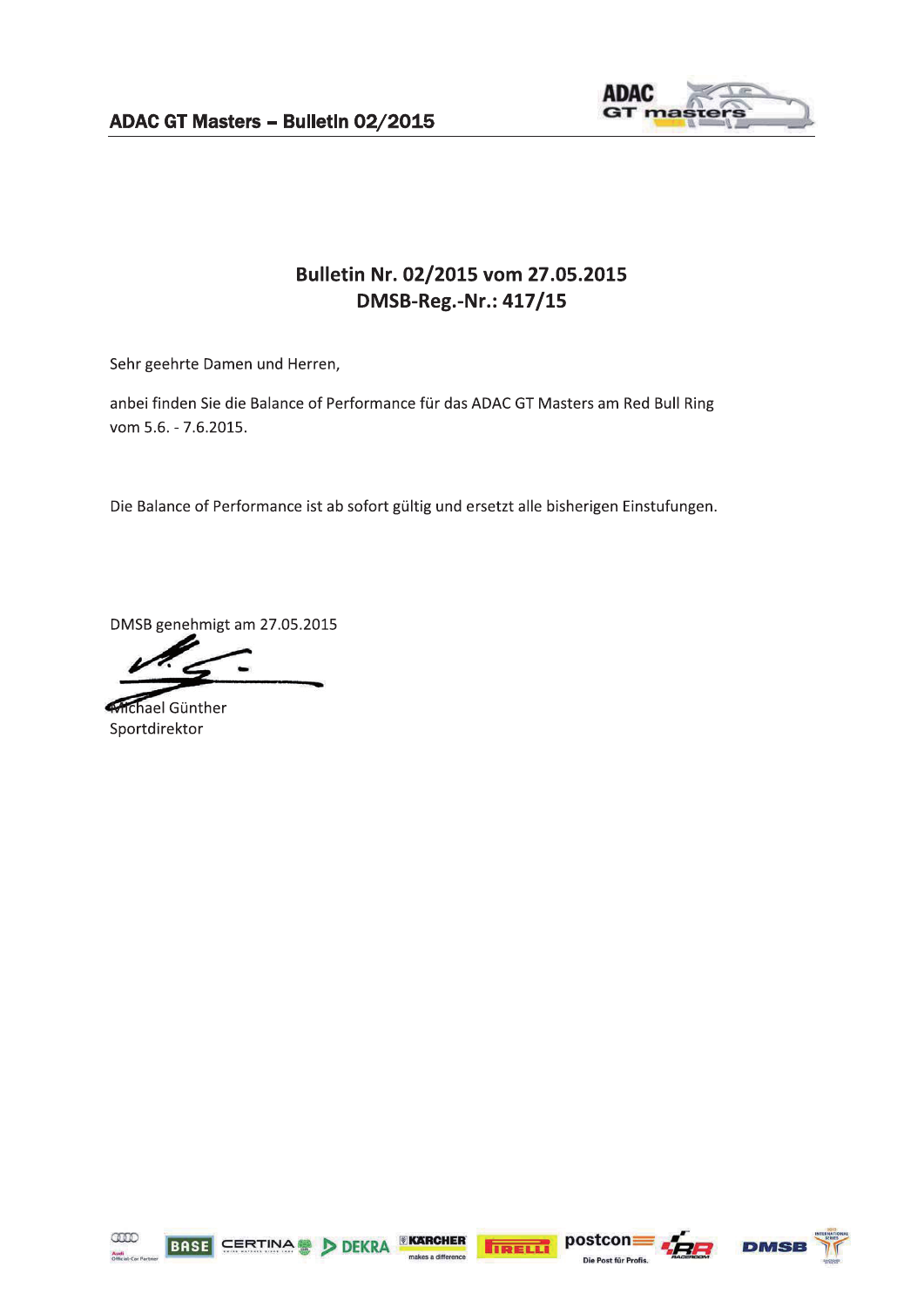

## BoP ADAC GT Masters for 2014/2015 FIA GT3 Specification Red Bull Ring 5.6. - 7.6.2015

| Minimum ride height  | Rear [mm]                |         |                | 80          |           |                             |                 |                |           |                 |                 |
|----------------------|--------------------------|---------|----------------|-------------|-----------|-----------------------------|-----------------|----------------|-----------|-----------------|-----------------|
|                      | Front [mm]               |         |                | 85          |           |                             |                 |                |           |                 |                 |
| Pressure boost limit |                          |         |                |             |           |                             |                 | see table      |           | see table       |                 |
| <b>Restrictor</b>    | $\overline{mn}$          |         | ξ              |             | ၉၅        | Ъ                           | 36              | $\overline{a}$ | 89        | 38              | $\overline{40}$ |
|                      | $\mathbf{a}$             |         |                |             |           |                             |                 |                |           |                 |                 |
| Complete min. weight | $\overline{\mathbb{R}}$  | 1275    | 1240           | 1225        | 1215      | 1290                        | 1310            | 1290           | 1305      | 1300            | 1300            |
| <b>BoP</b> ballast   | $\overline{\Xi}$         | 25      | $\overline{a}$ | 50          | 15        | 20                          |                 | $\overline{a}$ | $^{15}$   |                 | 75              |
| Minimum weight       | $\overline{\frac{1}{8}}$ | 1250    | 1230           | 1175        | 1200      | 1270                        | 1310            | 1280           | 1290      | 1300            | 1225            |
| Model                |                          | R8 LMS  | E89 Z4         | LP560-4     | 911 GT3 R | Callaway Corvette Z06 R GT3 | SLS AMG GT3     | GT-R NISMO GT3 | Camaro    | Continental GT3 | Huracan GT3     |
| Make                 |                          | Audi    | <b>MWB</b>     | Lamborghini | Porsche   | Corvette                    | <b>Mercedes</b> | Nissan         | Chevrolet | Bentley         | Lamborghini     |
| Number               |                          | GT3-017 | GT3-023        | GT3-024     | GT3-025   | GT3-026                     | GT3-028         | GT3-030        | GT3-033   | GT3-035         | $GT3-XXX$ *     |

| Pressure boost limit | <b>Bentley Continental GT3</b> | Phoost limit [barA] | 2,10 | 2,07 | 2,05 | 2,05 | 1,83 | 1,74 | 1,58        |  |
|----------------------|--------------------------------|---------------------|------|------|------|------|------|------|-------------|--|
|                      |                                | Engine speed [rpm]  | 4000 | 4500 | 5000 | 5500 | 6000 | 6500 | $\geq 7000$ |  |
|                      | Nissan GT-R NISMO GT3          | Pboost limit [barA] | 2,04 | 2,02 | 2,00 | 1,97 | 1,94 | 1,92 | 1,88        |  |
|                      |                                | Engine speed [rpm]  | 4000 | 4500 | 5000 | 5500 | 6000 | 6500 | $\geq 7000$ |  |

Notes on boost control:

2.1. Values are absolute pressure for an ambient pressure of 1010 mbar

2.2. Competitors must adjust boost pressure relative to ambient pressure at each event

2.3. Control of Pboost strategy as per document attached

Notes on weight and restrictors:

1.2. Technical drawings of air restrictors must be registered with the FIA. Only restrictors in compliance with this registration are allowed. 1.1. The fixiation of additional weight on top of the homologated weight must be approved by the Technical Delegate.

Stand: 27.05.2015